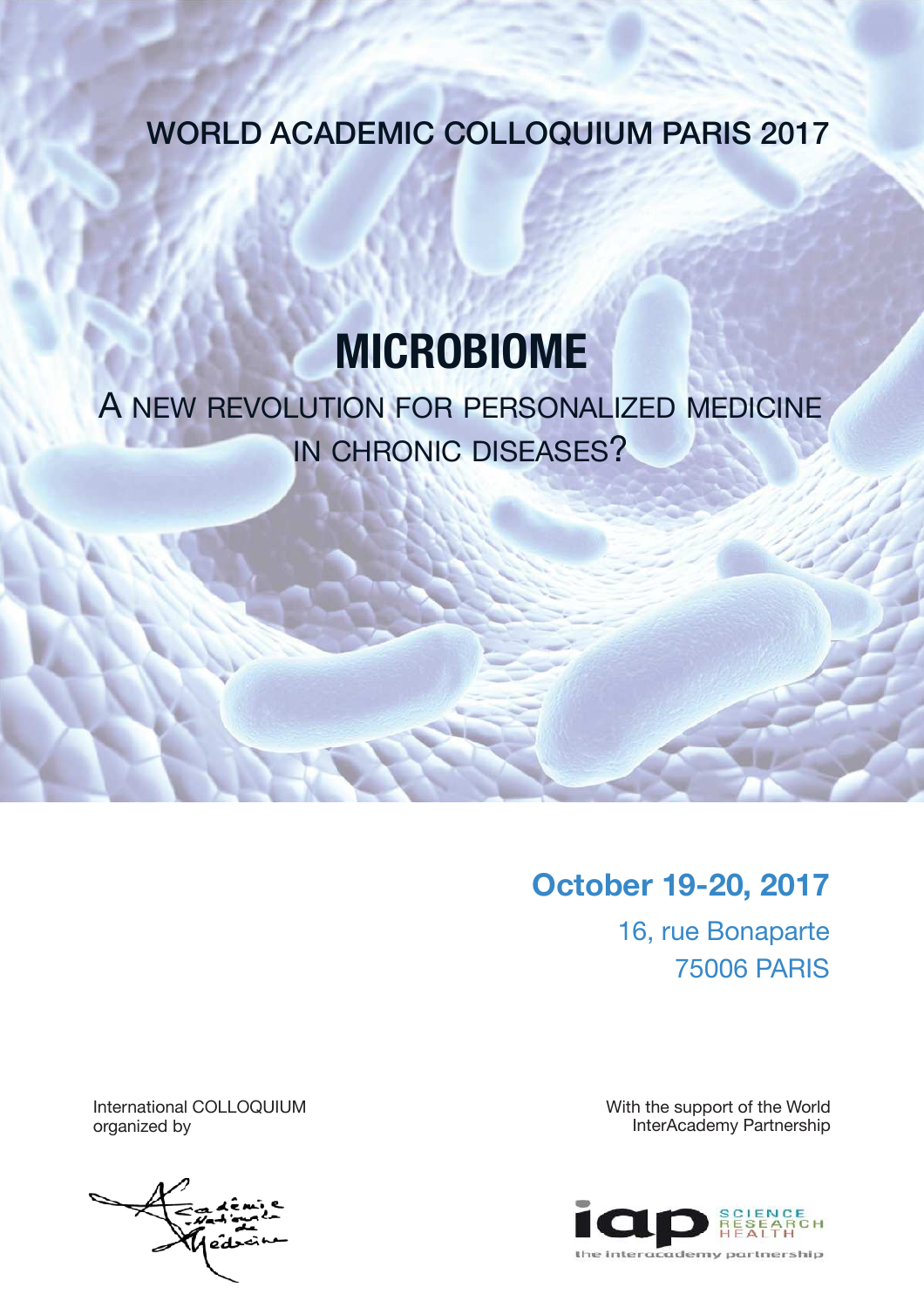### PROGRAM **THURSDAY OCTOBER 19, 2017**

#### **Opening session (9am - 9:15am)**

Pr Claude JAFFIOL (President of French National Academy of Medicine) and Dominique RICHARD-LENOBLE (InterAcademy Partnership)

#### **PART 1: PRESENT SITUATION (9.15 am -1pm)**

*Chairwoman: Lanjuan LI* 

#### **9.15 The scientific news of microbiome constitution**  *Speakers: Remy BURCELIN and Joël DORÉ*

- Remy BURCELIN Building the microbiome: before, during the birth and the first years of a baby
- Joël DORÉ Evolution during the life: from teenagers to elder people

#### **10.15 The scientific news on microbiome: modulating its composition in chronic diseases**

*Speakers: Karine CLÉMENT, Nathalie DELZENNE and Liping ZHAO* 

- Nathalie DELZENNE Dietary management of gut barrier function: a need for biomarkers in the development of therapeutic tools
- Liping ZHAO Fundation species and guilds: ecological understanding of gut microbiota in obesity and type 2 diabetes
- Karine CLEMENT Acting on microbiome in cardiometabolic diseases: for who, on what and when?

#### **11.15 Coffee break**

#### **11.30 Initiatives**

*Speakers: Tim SPECTOR, Lita PROCTOR, Yolanda SANZ, James VERSALOVIC and Lanjuan LI* 

- Tim SPECTOR American Gut, British Gut and Map my gut
- Lita PROCTOR Human Microbiome Project USA
- Yolanda SANZ My New Gut EU
- James VERSALOVIC International Human Microbiome Consortium (IHMC)
- Laniuan LI Chinese projects

**Buffet (1pm - 2pm)**